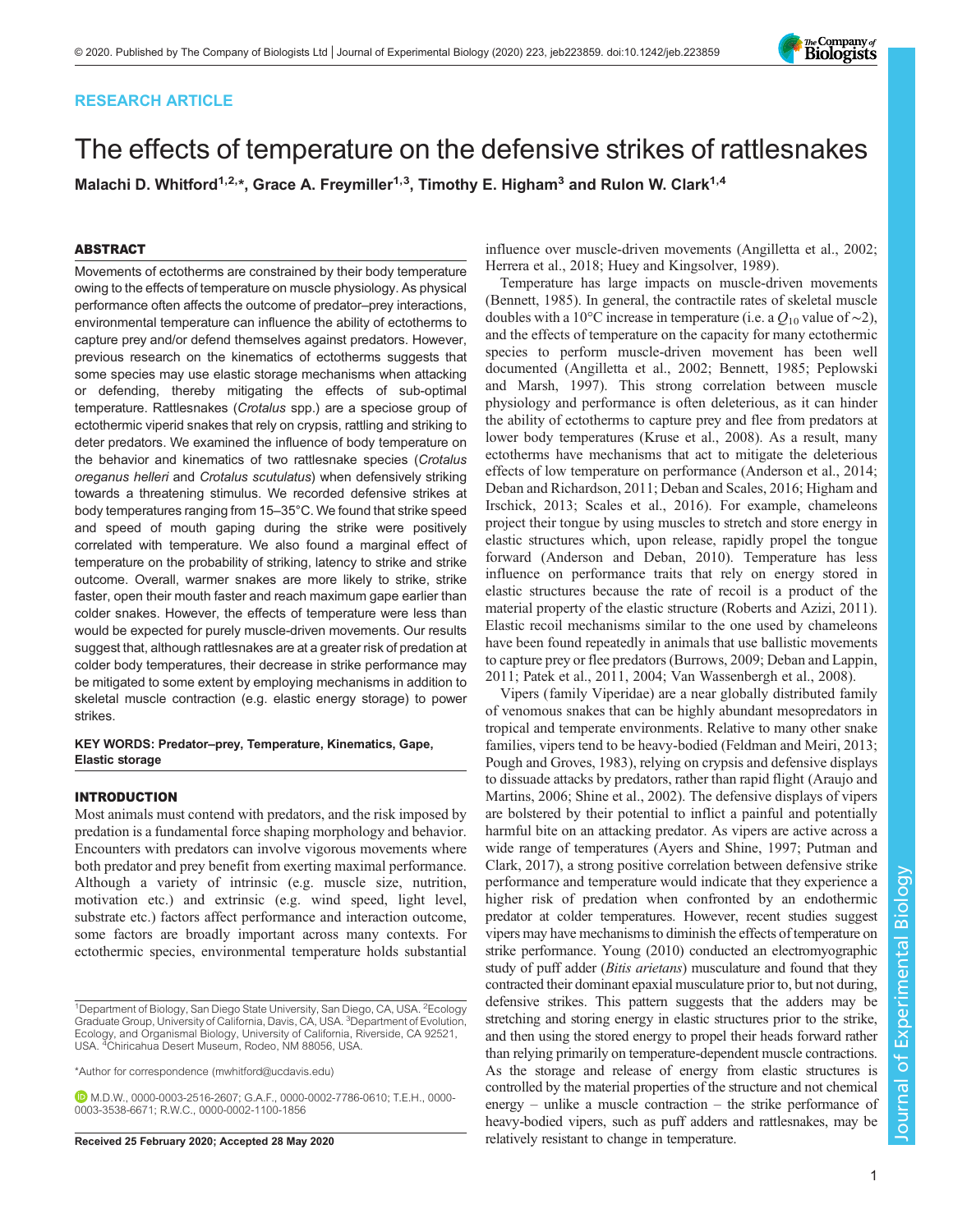In North and Central America, rattlesnakes (genus Crotalus) are the most abundant and diverse viperid group and, despite their defensive capabilities, are killed and eaten by a variety of mammalian and avian predators [\(Cartron et al., 2004](#page-8-0); [Greene,](#page-8-0) [1992](#page-8-0); [Hernández et al., 1994](#page-8-0); [Steenhof and Kochert, 1985\)](#page-8-0). Rattlesnakes are well known for their active defensive rattling displays that often incorporate repeated strikes towards a potential predator [\(LaDuc, 2002](#page-8-0)). When defensively striking, rattlesnakes typically raise the anterior portion of their body off the substrate and into a position to propel their head towards the predator by rapidly straightening their body, opening their mouth to ∼100 deg, biting and potentially injecting venom upon contact with the predator [\(Hayes et al., 2002; LaDuc, 2002\)](#page-8-0). Defensive striking may also be performed to reduce the likelihood that a predator or dangerous animal (e.g. large mammal) approaches [\(Moon et al., 2019\)](#page-8-0). Defensive strikes that do not result in snakes contacting the putative target can function as a warning or bluff, meant to increase the distance between the snake and the perceived threat. Strikes intended to startle, bluff or make contact all involve vigorous movements that are likely to be affected by temperature.

While the thermal ecology of rattlesnakes has been studied from many different perspectives [\(Dorcas et al., 2004](#page-8-0); [Martin and](#page-8-0) [Bagby, 1972;](#page-8-0) [Zaidan and Beaupre, 2003\)](#page-9-0), surprisingly few studies have examined how strike performance varies with temperature, and those that have present data that are contradictory and do not account for the effect of strike distance on performance metrics. The distance between the snake and the target at strike initiation is an important factor because it has been shown to have substantial influence on strike performance metrics ([Herrel et al., 2011](#page-8-0); [LaDuc, 2002\)](#page-8-0) and therefore must be taken into account. [Rowe and](#page-8-0) [Owings \(1990\)](#page-8-0) found that western rattlesnake (Crotalus oreganus Holbrook 1840) strike velocity was unaffected by temperatures between 18 and 27°C, but increased at temperatures above 27°C and decreased at temperatures below 18°C. [Stepp-Bolling \(2012\),](#page-8-0) however, found that strike performance of the same rattlesnake species was unchanged at 26–37°C, but strike velocity and acceleration increased at 16–29°C. As these studies disagree on how temperature influences rattlesnake strike performance across the typical range of active temperatures, between 15 and 35°C ([Putman](#page-8-0) [and Clark, 2017](#page-8-0); [Taylor et al., 2004\)](#page-9-0), the role of temperature remains unclear. Additionally, the data from [Rowe and Owings \(1990\)](#page-8-0) suggest that temperature effects on strike performance could be relatively low, as the highest back calculated  $Q_{10}$  for their data is approximately 1.6 for temperatures of 10–18°C.

Here, we studied rattlesnake defensive strike performance in an experimental laboratory arena in order to quantify the degree to which rattlesnake strike performance changes with temperature. If snakes are striking with maximal effort and their movements do not include the use of elastic recoil, we expect relatively high thermal dependence ( $Q_{10} \approx 2$ ). Alternatively, if snakes do not utilize maximal effort in defensive strikes and/or employ elastic recoil elements, we expect relatively low thermal dependence ( $Q_{10} \approx 1$ ). Using high-speed videography, we recorded defensive strikes from western rattlesnakes (C. o. helleri Meek 1905), the same species used in previous studies, and Mohave rattlesnakes [Crotalus scutulatus (Kennicott 1861)], a similar-sized crotalid native to desert environment. We addressed the following questions. (1) Are the likelihood, accuracy, and latency of a rattlesnake striking associated with body temperature? (2) Is rattlesnake defensive strike performance (linear velocity and acceleration) robust to changes in temperature? (3) Is the ability of rattlesnakes to inflict a bite (angular velocity and acceleration of jaw) robust to changes in temperature?

(4) Do strike performance and the effects of temperature differ between these two species?

### MATERIALS AND METHODS

#### Animals

Mojave rattlesnakes were collected from Hidalgo County, New Mexico, USA from 2015 to 2018, while western rattlesnakes were collected in San Diego County (USA) from 2015 to 2018. Although the site in New Mexico is hotter and drier, free-ranging snakes at both sites naturally experience the full range of temperatures we tested in our study. All rattlesnakes were housed at San Diego State University as part of a permanent captive collection. They were given ad libitum water, fed a lab mouse every other week, and maintained at a room temperature of 28–30°C with a 12 h light:12 h dark cycle. All procedures herein were approved by the San Diego State University Institutional Animal Care and Use Committee (APF 19-08-009C).

#### Strike recording

To record defensive strikes, snakes were first placed in cloth snake bags and housed overnight in a temperature-controlled room. Snakes were given at least 12 h to acclimate to the test room temperature. Once acclimated, individual snakes were placed in a 50 cm  $(w) \times 50$  cm  $(1) \times 30$  cm  $(h)$  plywood enclosure with a transparent acrylic front wall and a calibration grid attached to the back wall of the enclosure. The enclosure was also housed in the temperature-controlled room. We recorded during photophase (room lights on) and used supplemental short wavelength infrared lighting (outside the range of long wavelength infrared detectable by pit organs; [Goris, 2011\)](#page-8-0) to further illuminate the enclosure (Univivi 8LED IR illuminators). We positioned a single Edgertronic (model SC2) high-speed camera recording at 250 frames  $s^{-1}$  and 1/1000 shutter speed for 10 s to record strikes through the transparent side of the enclosure. To ensure recorded strikes were perpendicular to the back of the enclosure, we mounted a mirror above the enclosure at 45 deg to view the horizontal angle of the strike on the high-speed recordings. An additional camera (Sony Handycam DCR85) recorded continuously throughout each trial to allow us to extract behavioral data (e.g. strike probability, latency and accuracy).

After the snakes were placed in the enclosure, we used a snake hook to corral the snake into the back right corner of the enclosure, then used a balloon attached to another snake hook to elicit a defensive strike perpendicular to the camera view and near the grid background of the enclosure. Strikes that were not perpendicular (more than ∼8 deg off parallel) were not analyzed. We used balloons to elicit strikes to reduce the probability that the snakes would damage their fangs while repeatedly striking over the course of the study [\(Movies 1](http://movie.biologists.com/video/10.1242/jeb.223859/video-1) and [2\)](http://movie.biologists.com/video/10.1242/jeb.223859/video-2). Previous snake strike studies have also used balloons to elicit strikes ([Breidenbach, 1990; Safer and](#page-8-0) [Grace, 2004](#page-8-0); [Stepp-Bolling, 2012](#page-8-0); [Van Riper, 1955\)](#page-9-0). As many of the snakes would not strike from the presentation of the balloon alone, we attempted to elicit strikes by moving the balloon in an aggressive manner, simulating a predator by repeatedly moving the balloon closer and farther from the snake, touching the snake and then backing away, and rubbing the bottom of the enclosure with the attached snake stick to generate vibrations. We initially tried to elicit strikes from the farthest distance possible, but made closer approaches with the balloon if snakes did not strike. We attempted to record 3 strikes per snake at each temperature, with all strikes at each temperature occurring in the same trial. Each snake was given 10 min to complete 3 strikes, with the time between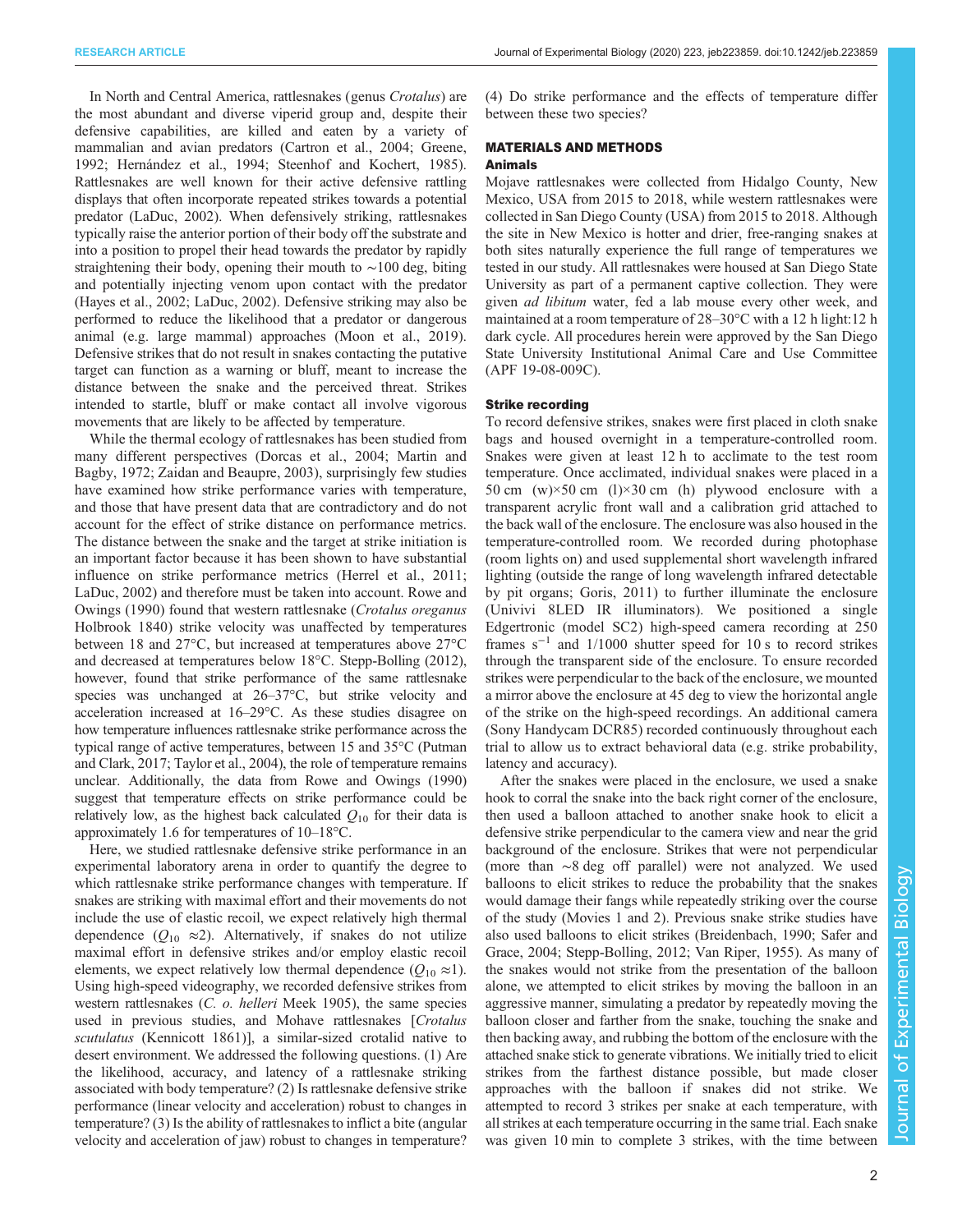strikes equal to the time required to save the video files and attach a new balloon if the original balloon was popped (in total this process took ∼1 min). If the snake did not strike in 10 min, it was recorded as no strike. If the snake struck fewer than 3 times, we did not attempt to record additional strikes and included the recorded strikes in our analyses. Following each trial, we recorded the cloacal temperature of the snake using a thermocouple probe (Extech HD500 Type K). Strikes were filmed at 15, 20, 25, 30, 35°C. These temperatures were chosen because they represent nearly the entire range of temperatures utilized by free-ranging rattlesnakes for moving and hunting [\(Putman and Clark, 2017;](#page-8-0) [Taylor et al., 2004\)](#page-9-0). Trials for each snake at every temperature treatment were recorded within 2 weeks of each other in a randomized order.

## Data analysis

From the recorded trials, we extracted several behavioral variables, including whether a strike occurred (i.e. strike probability), strike latency and strike accuracy. Strike latency was measured as the duration between when the balloon entered the enclosure until the first strike. Strike accuracy was recorded as a 'miss' if the snake did not touch the balloon with its head, or a 'hit' if the snake's head touched the balloon. For the analyses on strike kinematics, we digitized 4 points on each snake using OpenPhysics Tracker ([https://](https://physlets.org/tracker/) [physlets.org/tracker/](https://physlets.org/tracker/)): the neck in-line with the posterior edge of the venom glands, tip of the upper jaw, tip of the lower jaw and the corner of the mouth. The calibrated  $X-Y$  coordinates for the neck and the angle of the mouth calculated from the remaining 3 points were then extracted and used in the analyses. All point–point displacement values for the X–Y points of the neck and mouth angle data were filtered using a low pass, 50 Hz cut-off Butterworth filter [\(Herrel et al., 2011](#page-8-0); [Penning et al., 2016\)](#page-8-0) in Rstudio using the package 'signal' ([http://r-forge.r-project.org/projects/signal/\)](http://r-forge.r-project.org/projects/signal/). Velocity and acceleration, both linear (using the neck point) and angular (mouth opening angle), were calculated from the filtered data. Strike distance was measured as the distance between the tip of the snake's upper jaw and the balloon in the frame in which the snake initiated the strike using OpenPhysics Tracker. We also extracted the time from strike initiation to maximum gape to assess whether temperature influences when snakes attain maximum gape.

#### Statistical analyses

For all analyses, we used Rstudio 'stats' package for all linear models or the package 'lme4' [\(https://cran.r-project.org/web/packages/lme4\)](https://cran.r-project.org/web/packages/lme4/index.html) for all mixed models. To determine the variation in kinematic measures attributable to digitizing error, we randomly selected a single strike from our study and digitized it 4 additional times (i.e. 5 times total). We then calculated the coefficient of variation for maximum strike velocity and acceleration, and maximum angular velocity and acceleration of the gape. To assess whether snakes became fatigued after striking multiple times within a treatment, we used a separate mixed model for the two rattlesnake species and for each temperature treatment. We used either maximum strike velocity or maximum acceleration as the dependent variable and included strike number (1, 2 or 3) as a fixed effect and snake ID as a random effect. To test for the effects of temperature and to test for differences between species, we used a 3-step analysis pathway modeled after [Deban and Scales \(2016\)](#page-8-0) for all performance and behavior variables except for strike probability and strike accuracy, which follow a binomial distribution. Additionally, all dependent variables except for strike probability and strike accuracy were  $log_{10}$ -transformed. To ensure that our models assessed maximum performance capabilities for each individual, we included only the maximum value for each

dependent variable for each snake within each temperature treatment (i.e. only 1 observation per snake per temperature treatment), except for time to maximum gape, where we used the minimum value. As such, for any given snake and treatment, the maximum value for each variable did not necessarily come from the same strike.

Following [Deban and Scales \(2016\),](#page-8-0) we divided data from the temperature treatments into 4 overlapping treatment pairs (15–25, 15–35, 20–30 and 25–35 $^{\circ}$ C). For each treatment pair, we constructed a generalized linear mixed model for each dependent variable and included cloacal temperature and strike distance as fixed effects and snake ID as a random effect. To increase statistical power, we removed strike distance from models if the P-value was less than 0.15. For each model, we then calculated  $Q_{10}$  values by taking the base 10 antilogarithm of the partial regression coefficient for temperature multiplied by 10 [\(Anderson et al., 2014; Deban and](#page-8-0) [Lappin, 2011](#page-8-0)); for variables that indicate durations, we used inverse  $Q_{10}$  values (1/ $Q_{10}$ ). Second, we tested for interactions between species and temperature within each temperature treatment pair. We used generalized linear mixed models for each dependent variable and included temperature treatment, species, the interaction between temperature treatment and species, and strike distance as fixed effects, and included snake ID as a random effect. Lastly, to test for differences between species within each temperature treatment we used generalized linear models for each dependent variable with species being the sole predictor variable and each model only including data from a single temperature treatment. For all models, we adjusted P-values to account for false discovery rates ([Benjamini](#page-8-0) [and Hochberg, 1995](#page-8-0)). To test for the effects of temperature on strike probability and strike accuracy, we used binomial generalized linear mixed models with either strike occurrence (0 for no or 1 for yes) or strike accuracy (miss=0, hit=1) as the dependent variable. In each model, we included cloacal temperature, an orthogonal quadratic effect of cloacal temperature, species, and the interaction between cloacal temperature and species as fixed effects and snake ID as a random effect. As thermal performance curves are typically best described using a polynomial model [\(Condon et al., 2010](#page-8-0); [Huey and](#page-8-0) [Kingsolver, 1989; Klepsatel et al., 2013](#page-8-0)), for the models assessing strike probability and accuracy we used a likelihood ratio test (LRT) to determine whether the quadratic temperature effect improved the model, and removed the quadratic term if it did not improve the model. On occasion, not all the points on the snake were visible and able to be digitized; thus, the exact sample sizes for each model are not identical.

# RESULTS

# Summary of strikes

We recorded a total of 179 strikes from 12 western rattlesnakes, and 125 strikes from 12 Mohave rattlesnakes. All snakes used in our study were adults with an average snout–vent length of 79 cm (range 68.5–91.6 cm) and 84 cm (71.5–91.5 cm) and an average mass of 332 g (249–451 g) and 463 g (300–641 g) for Mohave rattlesnakes and western rattlesnakes, respectively. Western rattlesnakes struck in all trials; however, Mohave rattlesnakes did not strike in 33.3% of trials. Both western rattlesnakes and Mohave rattlesnakes contacted the balloon in most strikes, hitting the balloon in 82.6% and 86.4% of all strikes, respectively. Both species tended to strike early in each trial with average strike latencies of 35.3 s for western rattlesnakes and 69.4 s for Mohave rattlesnakes. Similarly, if a snake struck once during a trial, they nearly always performed at least 3 strikes; both species only failed to complete 3 strikes in 2 trials each. Summary statistics are presented in [Table 1](#page-3-0) (maximum values) and [Table S6](https://jeb.biologists.org/lookup/doi/10.1242/jeb.223859.supplemental) (all values).  $Q_{10}$  values were relatively low across all measured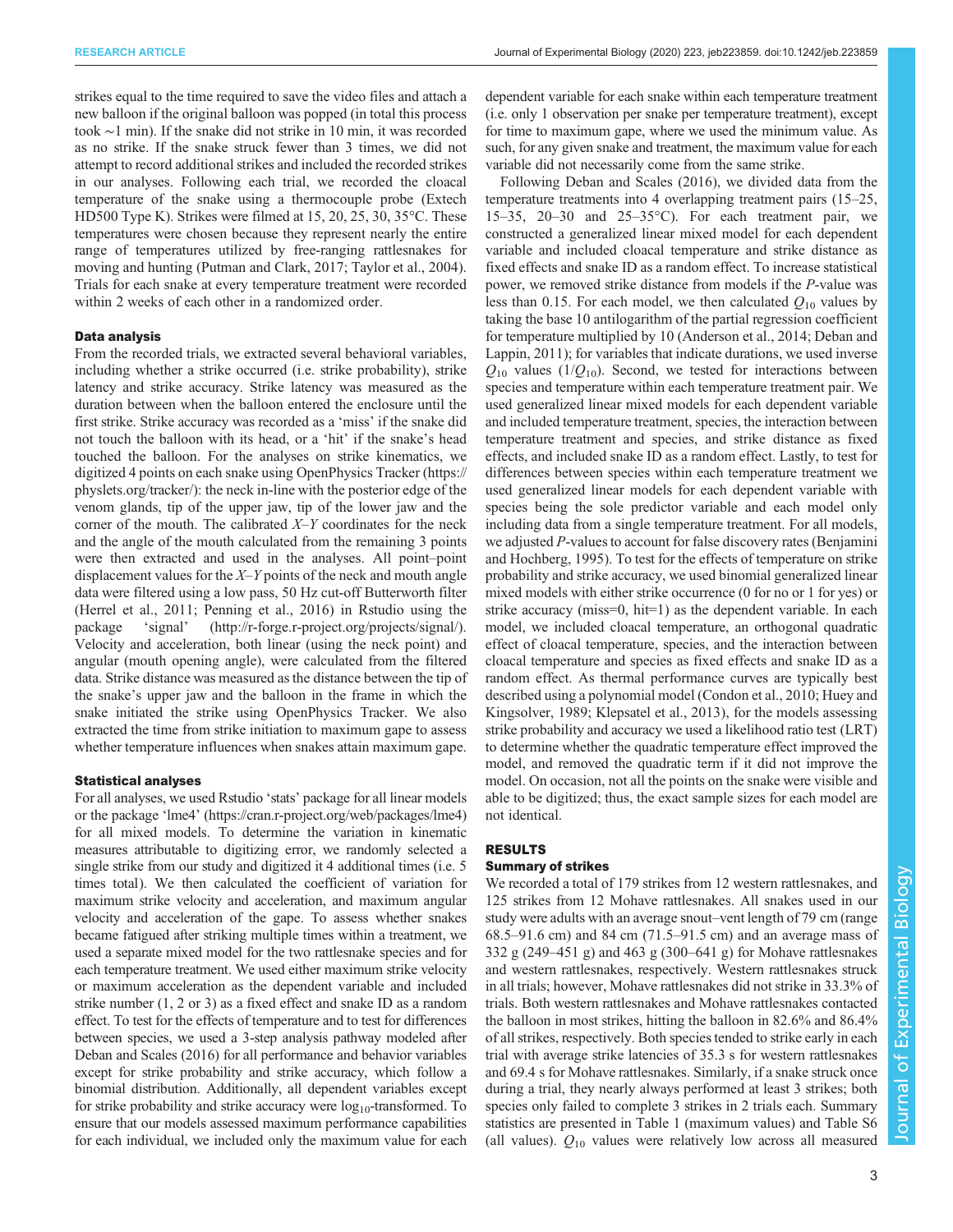<span id="page-3-0"></span>

|                                                       |                                                                                                                                                                                                                        | $15^{\circ}$ C |      |                                                           | 20°C                                                                       |                                                                               |                                                                                                           | 25°C                                                            |                                                                                                                |                                                                           | $30^{\circ}$ C                                                       |                                                               |                                                                                                     | 35°C                                                                                                      |                                                             |
|-------------------------------------------------------|------------------------------------------------------------------------------------------------------------------------------------------------------------------------------------------------------------------------|----------------|------|-----------------------------------------------------------|----------------------------------------------------------------------------|-------------------------------------------------------------------------------|-----------------------------------------------------------------------------------------------------------|-----------------------------------------------------------------|----------------------------------------------------------------------------------------------------------------|---------------------------------------------------------------------------|----------------------------------------------------------------------|---------------------------------------------------------------|-----------------------------------------------------------------------------------------------------|-----------------------------------------------------------------------------------------------------------|-------------------------------------------------------------|
| /ariable                                              | Mean                                                                                                                                                                                                                   | Sin.           | iax. | Mean                                                      | jin.                                                                       | Max.                                                                          | Mean                                                                                                      | Min.                                                            | Max.                                                                                                           | Mean                                                                      | in.                                                                  | Max.                                                          | Mean                                                                                                | Min.                                                                                                      | Max.                                                        |
| <b>Nestern rattlesnakes</b>                           |                                                                                                                                                                                                                        |                |      |                                                           |                                                                            |                                                                               |                                                                                                           |                                                                 |                                                                                                                |                                                                           |                                                                      |                                                               |                                                                                                     |                                                                                                           |                                                             |
| Max. strike velocity (m s <sup>-1</sup> )             |                                                                                                                                                                                                                        |                |      |                                                           |                                                                            |                                                                               |                                                                                                           |                                                                 |                                                                                                                |                                                                           |                                                                      |                                                               |                                                                                                     |                                                                                                           |                                                             |
| Max. strike acceleration (m s <sup>-2</sup> )         | $\begin{array}{cccc} 3.23 & 2.54 & 3.73 \\ 87.99 & 61.23 & 112.83 \\ 57.28 & 45.62 & 86.14 \\ 6477.09 & 3165.57 & 18.397.41 \\ 86.33 & 72.00 & 104.00 \\ 16.27 & 7.70 & 27.60 \\ 16.27 & 4.00 & 79.00 \\ \end{array}$  |                |      | 3.57<br>106.21<br>66.18<br>6591.44<br>73.86<br>23.386     | 2.61<br>80.94<br>80.95<br>2612.31<br>2612.90<br>12.40                      |                                                                               | $\begin{array}{r} 4.01 \\ 4.33.53 \\ 73.53 \\ 77.75 \\ 6966.68 \\ 75.67 \\ 79.62 \\ 79.27 \\ \end{array}$ | $74.88$ $74.88$ $75.77.24$ $85.371.24$ $60.00$ $371.24$ $60.00$ | $\begin{array}{r} 5.17 \\ 5.98 \\ 319.83 \\ 92.21 \\ 482.01 \\ 7.482.00 \\ 7.30 \\ 7.30 \\ 102.00 \end{array}$ | 4.10<br>117.272.41<br>12.72.241<br>10.00<br>11.67<br>10.1.94              | 2.92<br>98.48<br>98.72.32<br>99.93.93<br>57.82.99.00<br>1.00<br>1.00 | 5.09<br>146.43<br>116.31<br>100.00<br>10.00<br>30.40<br>30.40 | 4.06<br>119.26<br>54.12<br>54.12<br>55.57<br>55.175<br>41.75                                        | $74.87\n74.87\n60.03\n3563.83\n74.00\n74.87\n75.00\n76.00$                                                | $160.31\n160.31\n136.86\n136.30\n136.30\n365.00\n258.00$    |
| Max. gape angular velocity (rad s <sup>-1</sup> )     |                                                                                                                                                                                                                        |                |      |                                                           |                                                                            |                                                                               |                                                                                                           |                                                                 |                                                                                                                |                                                                           |                                                                      |                                                               |                                                                                                     |                                                                                                           |                                                             |
| Max. gape angular acceleration (rad s <sup>-2</sup> ) |                                                                                                                                                                                                                        |                |      |                                                           |                                                                            |                                                                               |                                                                                                           |                                                                 |                                                                                                                |                                                                           |                                                                      |                                                               |                                                                                                     |                                                                                                           |                                                             |
| Min. time to max gape (ms)                            |                                                                                                                                                                                                                        |                |      |                                                           |                                                                            |                                                                               |                                                                                                           |                                                                 |                                                                                                                |                                                                           |                                                                      |                                                               |                                                                                                     |                                                                                                           |                                                             |
| Strike distance (cm)                                  |                                                                                                                                                                                                                        |                |      |                                                           |                                                                            |                                                                               |                                                                                                           |                                                                 |                                                                                                                |                                                                           |                                                                      |                                                               |                                                                                                     |                                                                                                           |                                                             |
| Strike latency (s)                                    |                                                                                                                                                                                                                        |                |      |                                                           |                                                                            |                                                                               |                                                                                                           |                                                                 |                                                                                                                |                                                                           |                                                                      |                                                               |                                                                                                     |                                                                                                           |                                                             |
| Mohave rattlesnakes                                   |                                                                                                                                                                                                                        |                |      |                                                           |                                                                            |                                                                               |                                                                                                           |                                                                 |                                                                                                                |                                                                           |                                                                      |                                                               |                                                                                                     |                                                                                                           |                                                             |
| Max. strike velocity (m s <sup>-1</sup> )             |                                                                                                                                                                                                                        |                |      |                                                           |                                                                            |                                                                               |                                                                                                           |                                                                 |                                                                                                                |                                                                           |                                                                      |                                                               |                                                                                                     |                                                                                                           |                                                             |
| Max. strike acceleration (m s <sup>-2</sup> )         |                                                                                                                                                                                                                        |                |      |                                                           |                                                                            |                                                                               |                                                                                                           |                                                                 |                                                                                                                |                                                                           |                                                                      |                                                               |                                                                                                     |                                                                                                           |                                                             |
| Max. gape angular velocity (rad s <sup>-1</sup> )     |                                                                                                                                                                                                                        |                |      |                                                           |                                                                            |                                                                               |                                                                                                           |                                                                 |                                                                                                                |                                                                           |                                                                      |                                                               |                                                                                                     |                                                                                                           |                                                             |
| Max. gape angular acceleration (rad s <sup>-2</sup> ) |                                                                                                                                                                                                                        |                |      |                                                           |                                                                            |                                                                               |                                                                                                           |                                                                 |                                                                                                                |                                                                           |                                                                      |                                                               |                                                                                                     |                                                                                                           |                                                             |
| Min. time to max gape (ms)                            | $\begin{array}{cccc} 2.80 & 2.24 & 3.18 \\ 69.41 & 50.62 & 81.51 \\ 57.91 & 47.51 & 73.44 \\ 6652.88 & 3460.96 & 11,424.00 \\ 69.00 & 60.00 & 84.00 \\ 14.24 & 7.30 & 25.30 \\ 112.25 & 14.00 & 280.00 \\ \end{array}$ |                |      | 3.42<br>82.04<br>82.05<br>8302.55<br>8.75<br>8.75<br>8.75 | 2.42<br>46.94<br>46.947<br>46.947<br>2.42<br>42<br>42<br>42<br>42<br>43.94 | $4.20$<br>$112.13$<br>$85.01$<br>$8610.11$<br>$8610.11$<br>$84.00$<br>$23.00$ | $\begin{array}{r} 3.67 \\ 103.81 \\ 78.36 \\ 6541.78 \\ 63.33 \\ 17.79 \\ \end{array}$                    |                                                                 | $\begin{array}{r} 4.81 \\ 4.5.33 \\ 94.78 \\ 94.8 \\ 80.00 \\ 25.40 \\ 26.30 \\ 283.00 \\ \end{array}$         | $4.05$<br>$128.58$<br>$62.85$<br>$6450.35$<br>$50.85$<br>$50.85$<br>$715$ |                                                                      | 5.32<br>147.13<br>107.88<br>0.964.47<br>84.00<br>833.80       | $\begin{array}{r} 3.78 \\ 3.78 \\ 19.14 \\ 90.40 \\ 87.54.76 \\ 50.18 \\ 7.15 \\ 83.27 \end{array}$ | $7.79$<br>$71.04$<br>$76.98$<br>$76.98$<br>$76.98$<br>$76.98$<br>$76.90$<br>$76.90$<br>$76.90$<br>$76.90$ | 5.26<br>182.20<br>19397.84<br>14,397.80<br>260.00<br>260.00 |
| Strike distance (cm)                                  |                                                                                                                                                                                                                        |                |      |                                                           |                                                                            |                                                                               |                                                                                                           |                                                                 |                                                                                                                |                                                                           |                                                                      |                                                               |                                                                                                     |                                                                                                           |                                                             |
| Strike latency (s)                                    |                                                                                                                                                                                                                        |                |      |                                                           |                                                                            |                                                                               |                                                                                                           |                                                                 |                                                                                                                |                                                                           |                                                                      |                                                               |                                                                                                     |                                                                                                           |                                                             |
|                                                       |                                                                                                                                                                                                                        |                |      |                                                           |                                                                            |                                                                               |                                                                                                           |                                                                 |                                                                                                                |                                                                           |                                                                      |                                                               |                                                                                                     |                                                                                                           |                                                             |

variables. The highest  $Q_{10}$  for a variable that was significantly influenced by temperature was 1.6 for the maximum gape acceleration of western rattlesnakes in the 20–30°C comparison. Similarly, the average of all  $Q_{10}$  values for variables that were found to significantly vary with temperature was 1.29 and 1.31 for Mohave rattlesnakes and western rattlesnakes, respectively ([Tables S2 and](https://jeb.biologists.org/lookup/doi/10.1242/jeb.223859.supplemental) [S3\)](https://jeb.biologists.org/lookup/doi/10.1242/jeb.223859.supplemental). We found no evidence of fatigue for either species or any temperature treatment  $(P>0.05$  for all models; [Table S1\)](https://jeb.biologists.org/lookup/doi/10.1242/jeb.223859.supplemental). We also found that the coefficient of variation in kinematic measures attributable to digitizing error was always less than 10% (1.4–9.7%), and lower for measures of velocity than for measures of acceleration, as would be expected from a first order versus second order derivative.

## Strike probability, latency and outcome

We found that the behaviors of both species were moderately influenced by temperature. As western rattlesnakes struck in all trials, our analysis of strike probability was only performed on Mohave rattlesnakes. We found that cloacal temperature had a weak effect on the probability of Mohave rattlesnakes striking, with the estimated probability of a strike occurring increasing from ∼75% at the coldest temperature to 100% at the highest [\(Fig. 1A](#page-4-0); Est=0.24, s.e.=0.11, P=0.036). Cloacal temperature accounted for ~11% of the variation in strike probability (marginal  $R^2=0.11$ ), while the combination of cloacal temperature and snake ID explained ∼86% of the variation (conditional  $R^2=0.86$ ). Thus, a substantial proportion of variation in whether snakes struck is related to interindividual variation in snake behavior.

For the model assessing the effects of temperature on strike accuracy, we found that both the linear effects of temperature (Est.=−11.57, s.e.=3.67, P=0.001) and the interaction between the linear temperature effect and species (Est.=16.06, s.e.=5.79,  $P=0.004$ ) influenced strike accuracy, while the quadratic effect and species were not significant  $(P>0.05)$  ([Fig. 1](#page-4-0)B). At higher temperatures, both species were more likely to miss; however, the percentage of strikes that missed also decreased at the coldest temperatures for Mohave rattlesnakes (i.e. the percentage of strikes that hit was highest at midrange temperatures for Mohave rattlesnakes). The increase in the percentage of missed strikes at the highest temperatures appears to be driven by strikes that did not reach the balloon, rather than strikes that mistargeted the balloon. For the 30°C and 35°C treatments, ∼71% (western rattlesnakes) and ∼88% (Mohave rattlesnakes) of strikes missed the balloon because the strikes were too short. Missed strikes at the colder temperatures, however, were predominately inaccurate targeting for both species.

Strike latency did not vary substantially with temperature or between species. The only significant effect of temperature on strike latency was between species within the 15°C treatment, where Mohave rattlesnakes took on average 83.5 s longer to strike than Western rattlesnakes ([Fig. 1](#page-4-0)C).

# Strike performance: linear and angular kinematics

The strike performance of both species was substantially influenced by temperature [\(Fig. 2](#page-4-0)) as  $Q_{10}$  values for most kinematic traits exceeded one, even though the magnitude of the temperature effect was not as large as expected for a primarily muscle-driven movement. In the 15–25°C and 15–35°C comparisons, we found a positive effect of temperature on maximum strike velocity and acceleration for both species ([Tables S2 and S3\)](https://jeb.biologists.org/lookup/doi/10.1242/jeb.223859.supplemental). For Mohave rattlesnakes, we also found a significant effect of temperature on maximum strike acceleration in the 20–30°C and 25–35°C comparisons [\(Fig. 2B](#page-4-0)). Mean strike

Table 1. Summary table of maximum performance values for western rattlesnakes and Mohave rattlesnakes

Table 1. Summary table of maximum performance values for western rattlesnakes and Mohave rattlesnakes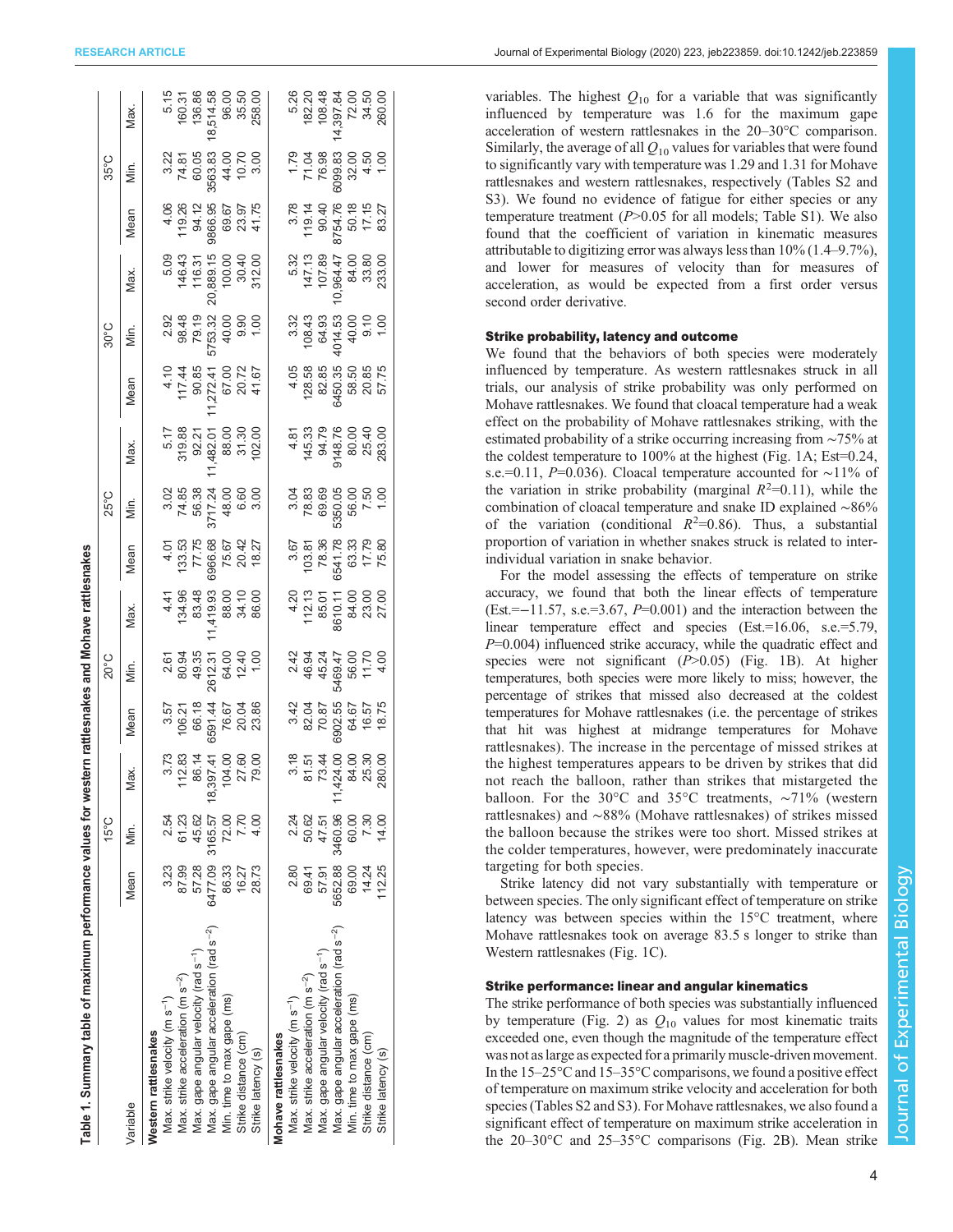<span id="page-4-0"></span>

Fig. 1. Strike kinematics for Mohave rattlesnakes and western rattlesnakes. (A) Strike probability, (B) strike accuracy and (C) strike latency with  $Q_{10}$ (and  $1/Q_{10}$ ) values ordered according to treatment comparisons at 15–35°C, 15–25°C, 20–30°C and 25–35°C. Dashed lines indicate a nonsignificant effect of temperature for a given treatment comparison, solid lines indicate a significant temperature effect. Values for strike latency are log<sub>10</sub>-transformed.

velocity was not affected by temperature in the 25–35°C comparison for either species but did increase with temperature in the 15–25°C and 15–35°C comparisons for both species; the mean strike velocity of Mohave rattlesnakes also increased in the 20–30°C comparison (Fig. 2D). Western rattlesnakes did attain a higher maximum velocity in the 15°C treatment and higher accelerations in the 15°C and 20°C treatments (Fig. 2A). While we did find several statistically significant interactions [\(Table S4\)](https://jeb.biologists.org/lookup/doi/10.1242/jeb.223859.supplemental), the interactions do not appear to be biologically significant, as the overall differences between species was small [\(Table S5\)](https://jeb.biologists.org/lookup/doi/10.1242/jeb.223859.supplemental).



Fig. 2. Scatterplots for linear kinematic variables and strike distance in Mohave rattlesnakes and western rattlesnakes. (A) Maximum strike velocity, (B) maximum strike acceleration, (C) strike distance and (D) mean strike velocity with  $Q_{10}$  (and  $1/Q_{10}$ ) values ordered according to treatment comparisons at 15–35°C, 15–25°C, 20–30°C and 25–35°C. Dashed lines indicate a nonsignificant effect of temperature for a given treatment comparison, solid lines indicate a significant temperature effect. All values on the y-axes are  $log_{10}$ -transformed.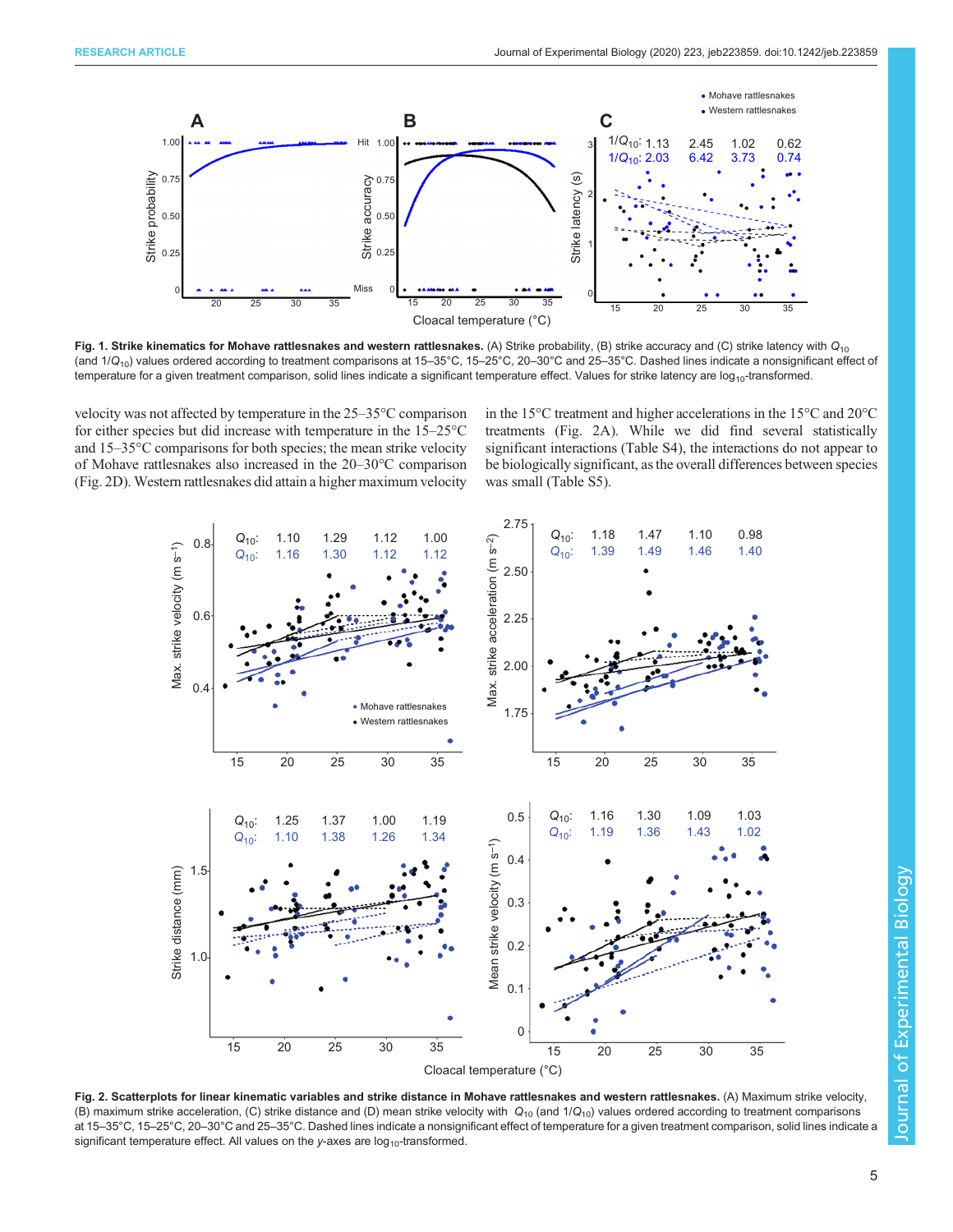Strike distance did not change with temperature in any treatment comparison for Mohave rattlesnakes, but did increase in the 15–25°C and 15–35°C comparisons for western rattlesnakes [\(Fig. 2](#page-4-0)C). We also found no differences in strike distance between species. However, strike distance was an important covariate in Mohave rattlesnake models assessing maximum strike velocity (all treatment comparisons), average strike velocity (15–25°C and 20–30°C), and maximum gape acceleration (15–35°C and 25–35°C). For western rattlesnakes, strike distance was less important as it was a significant covariate in only the models assessing time to maximum gape (15–35°C) and maximum strike acceleration (25–35°C). In all instances where strike distance was an important covariate, it was positively correlated with the dependent variable.

There were no detectable differences between species in maximum gape velocity. However, in all but the 20–30°C comparison for Mohave rattlesnakes, temperature was positively correlated with maximum gape velocity (Fig. 3A). Similarly, maximum gape acceleration was similar for both species in all but the 30°C treatment and the interaction between species and temperature in the 20–30°C comparison (Fig. 3B). Those species differences were due to western rattlesnakes attaining substantially greater angular accelerations in the 30°C treatment. Maximum gape acceleration was found to positively correlate with temperature in the 15–35°C and 25–35°C comparisons for Mohave rattlesnakes and in all but the 25–35°C comparison for western rattlesnakes. Also, western rattlesnakes were found to take longer than Mohave rattlesnakes to reach maximum gape in the 15°C, 20°C and 35°C treatments. The effects of temperature on time to maximum gape were limited (Fig. 3C). For western rattlesnakes, there was significant negative correlation between temperature and time to maximum gape in the 15–25°C and 15–35°C comparisons and the 15–35°C and 25–35°C comparisons for Mohave rattlesnakes.

#### **DISCUSSION**

In our study, the kinematics of defensive strikes from both western rattlesnakes and Mohave rattlesnakes were positively correlated with temperature. Linear strike velocity and acceleration, as well as angular velocity and acceleration of mouth opening, were positively correlated with body temperature over most of the temperature range we tested, whereas time until maximum gape was negatively correlated with body temperature to a minor degree. Behavioral

variables were also moderately influenced by body temperature, with colder Mohave rattlesnakes being less likely to strike, taking longer to strike, and striking less accurately. Both species were less likely to contact the balloon in the 35°C treatment. It is clear from our results that warmer rattlesnakes strike more rapidly, which implies that colder snakes cannot defend themselves from predators as effectively. However, despite numerous performance variables being influenced by temperature, the magnitude of the temperature effect was relatively low  $(Q_{10} < 1.6$  for nearly all variables) compared with most muscle-driven movements [\(Anderson and Deban, 2010](#page-8-0); [Deban and Scales, 2016\)](#page-8-0), indicating that snake strikes are either partially powered by elements that are not as dependent on temperature as skeletal muscle contraction (such as tendon elasticity), or that the motivation to perform maximally changes with temperature.

# Behavioral traits

Our results illustrate that Mohave rattlesnakes were less likely to strike, waited longer prior to striking, and were less accurate at colder temperatures. Both species, however, were less likely to contact their target at higher temperatures. While it is unclear why strike probability and latency to strike in Mohave rattlesnakes was more affected by temperature than western rattlesnakes, the general pattern may stem from the trade-off between vulnerability and defensive striking.

Rattlesnakes strike by rapidly straightening their body, and snakes that have struck are in an elongated position that is vulnerable to counterattack until they can recoil. Some individuals may be less willing to break crypsis and strike at cooler temperatures because they recognize that their strike would put them in a more vulnerable position at those temperatures. In general, animals that rely on crypsis for avoiding predation must decide when the risk of attack or probability of detection by a nearby predator is high enough to abandon crypsis, and either flee or engage in active defense [\(Cooper](#page-8-0) [and Sherbrooke, 2010](#page-8-0)). Animals with defenses that can cause substantial physical injury are more likely to exhibit defensive displays and stand their ground against the predator, whereas those that lack defensive capability or are compromised in some way are more likely to flee or continue to maintain crypsis [\(Cooper](#page-8-0) [and Frederick, 2010](#page-8-0), [2007](#page-8-0); [Stankowich and Blumstein,](#page-8-0) [2005\)](#page-8-0). Rattlesnakes frequently employ an additional defensive



Fig. 3. Scatterplots for mouth gape variables in Mohave rattlesnakes and western rattlesnakes. (A) Maximum gape velocity, (B) maximum gape acceleration and (C) time to maximum gape with  $Q_{10}$  (and  $1/Q_{10}$ ) values ordered according to treatment comparisons at 15-35°C, 15-25°C, 20-30°C and 25–35°C. Dashed lines indicate a nonsignificant effect of temperature for a given treatment comparison, solid lines indicate a significant temperature effect. All values on the y-axes are  $log_{10}$ -transformed.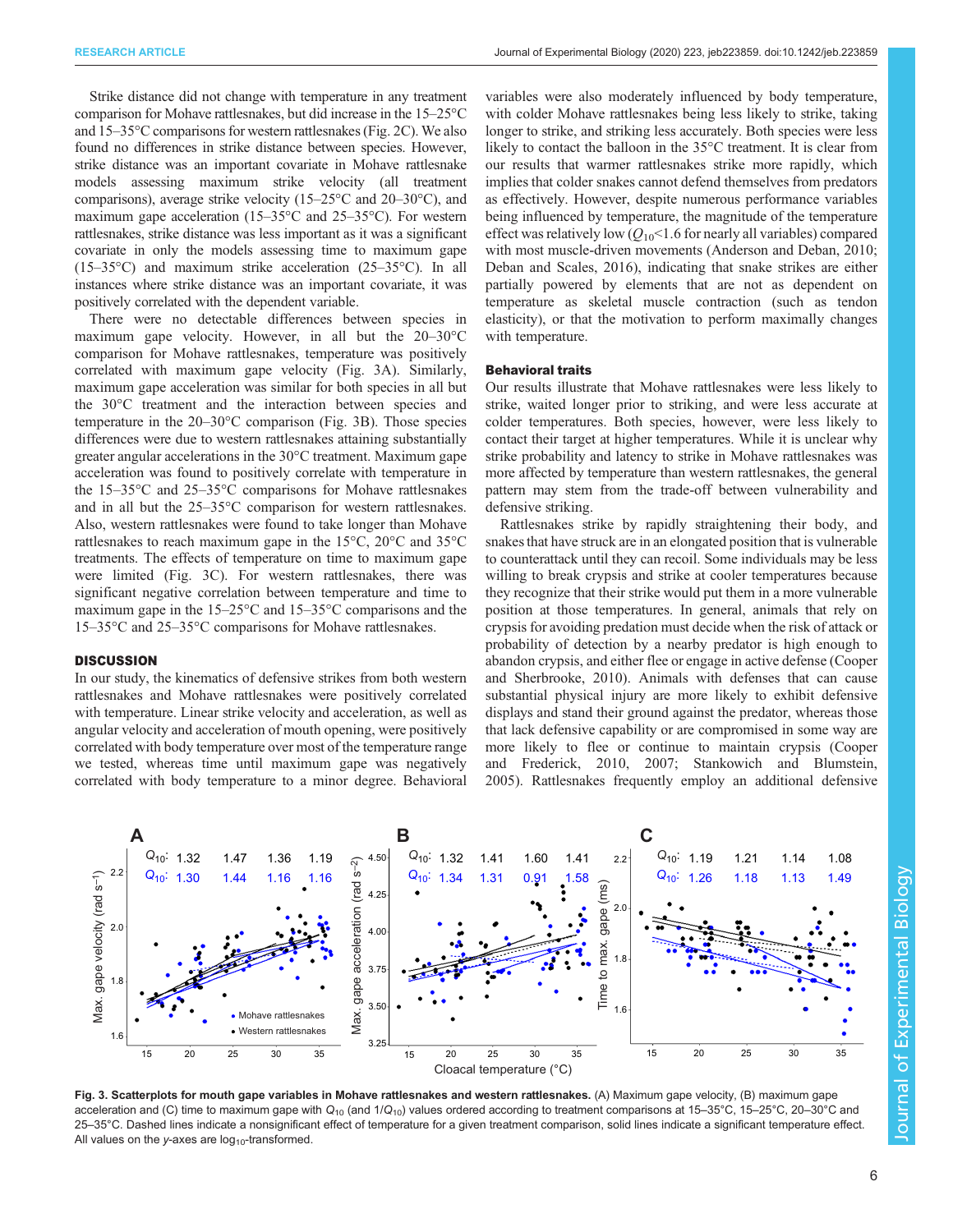display – rattling – that also breaks crypsis, but does so to warn the potential predator of the impending defensive strike. However, the speed with which rattlesnakes can rattle is itself positively correlated with body temperature [\(Martin and Bagby, 1972](#page-8-0)). It has even been demonstrated that California ground squirrels can use the sound of the rattle to determine the level of danger posed by the rattlesnakes, with animals being more willing to interact with a cold, more slowly rattling snake [\(Swaisgood et al., 1999\)](#page-9-0). These factors show that suboptimal temperature can deleteriously affect other aspects of rattlesnake antipredator behavior, beyond strike performance.

Although lower temperatures could also inhibit sensory systems and information processing, these factors are likely not as relevant given the timescale of the behaviors. Even at the warmer temperatures, strike latency was ∼20–30 s, indicating that the choice was driven by behavioral decisions rather than physiological constraints. However, the decrease in strike accuracy at the coldest temperature may result from the effect of temperature on coordination and/or the ability of the snakes to perceive their target effectively. Both species were more likely to miss the balloon at higher temperatures, which was largely because warmer snakes often struck short of the target rather than inaccurate aim. Because warmer snakes were more likely to strike and could strike (and presumably recoil) faster, they may have been using strikes to keep the putative predator from approaching rather than trying to actually bite and/or envenomate their target. Thus, striking early in the direction of an approaching threat may decrease the probability of a predator approaching and attacking. Although we were unable to quantify the retraction and recoiling of snakes following strikes, qualitatively, it was apparent that warmer snakes could rapidly recoil into a defensive position. Warmer snakes, particularly those in the 35°C treatment, were also much more difficult to corral, handle and process during the experiment. In the 35°C treatment, snakes moved faster, struck toward the observer and snake handling implements more often, and would frequently attempt to escape the enclosure. In conjunction with the results of our study, this indicates that warmer snakes are much more dangerous to a putative predator.

## Kinematic traits

Despite some inconsistencies in previous studies as to how temperature influences rattlesnake strike performance ([Rowe and](#page-8-0) [Owings, 1990; Stepp-Bolling, 2012](#page-8-0)), our study illustrates that the kinematics of rattlesnake defensive strikes are indeed influenced by temperature, but to a lesser degree than would be expected based on muscle physiology alone. In our study, the highest  $Q_{10}$  for all measured kinematic and behavioral variables was 1.6, with an average  $Q_{10}$  of 1.3 for both species. Our calculated temperature coefficients fall below the range of  $Q_{10}$  values (1.6–3.0) typically reported for primarily muscle-driven locomotory movements [\(Deban and Scales, 2016; Dewar and Graham, 1994](#page-8-0); [Lailvaux](#page-8-0) [and Irschick, 2007\)](#page-8-0), but it remains unclear whether the low temperature coefficients are due to elastic recoil mechanisms [\(Anderson and Deban, 2010](#page-8-0); [Deban and Scales, 2016\)](#page-8-0) or the motivation of the snakes to strike maximally [\(Astley et al., 2013\)](#page-8-0). While the results of [Young \(2010\)](#page-9-0) suggest the possibility that strikes from heavy-bodied vipers are ballistic in nature and powered by muscle contraction and subsequent elastic recoil, more research on the muscles and tendons of vipers is needed. Alternatively, the apparent robustness of strike performance to temperature could also result from the motivational state of the snakes. Previous research has illustrated that measures of maximum performance can be underestimated simply because animals rarely perform maximally [\(Astley et al., 2013\)](#page-8-0). If the snakes in our study were striking with submaximal performance at warmer temperatures, our  $Q_{10}$  calculations could be underestimates. However, our performance values are similar to previous strike studies [\(LaDuc, 2002](#page-8-0); [Penning et al., 2016](#page-8-0); [Young](#page-9-0) [et al., 2001\)](#page-9-0), which could be indirect evidence that they are representative of maximal performance, assuming that differences in subject motivation would lead to substantial variation in performance metrics across independent studies.

Despite relatively low  $Q_{10}$  values, most measured kinematic traits for both western rattlesnakes and Mohave rattlesnakes were influenced by temperature, with temperature being positively correlated with performance (except for time until maximum gape). From 15°C to 30°C, Mohave rattlesnakes experienced an average increase in velocity of 1.24 m s<sup>-1</sup> and 59.17 m s<sup>-2</sup> in acceleration. Western rattlesnakes experienced an increase in velocity of 0.83 m s<sup>-1</sup> at 15–35°C and an increase of 45.54 m s<sup>-2</sup> in acceleration at 15–25°C. This change in performance with temperature is substantial from an ecological perspective, as the reaction times of birds and mammals, taxa that include numerous rattlesnake predators, typically exceed 75 ms [\(Ghez and Vicario,](#page-8-0) [1978; Pomeroy and Heppner, 1977\)](#page-8-0), whereas accurate strikes in our study frequently reached the balloon in under 100 ms. In other words, a typical rattlesnake predator would have a very short window of time in which to successfully dodge a fast strike. Over such a short a time period, even small changes in strike performance can be influential in determining whether rattlesnakes successfully defend themselves and/or catch prey, particularly when interacting with endothermic species that would be less impacted by low temperature. To more conclusively determine if these changes in performance are ecologically relevant when interacting with other ectothermic species, it would be necessary to compare the effect of temperature on rattlesnake strike performance with that of the movements of their endothermic predators and prey.

Gape kinematics were also correlated with temperature, which may be attributed to the effects of temperature on muscle performance, the extensibility of tissues, and/or an unknown elastic mechanism that is powering mouth opening. As tissue extensibility correlates with temperature, snakes may reach maximum gape sooner even when applying the same muscle force due to changes in the mechanical properties of the tissues responsible for mouth opening. However, it remains unclear why the  $Q_{10}$  values for mouth gapes kinematics is relatively low  $(Q_{10}$ <1.6). Low  $Q_{10}$  values may be the result of a trade-off between defense and sensory capabilities. Reaching maximum gape earlier may be advantageous for snakes when defensively striking, as gaping early could increase their apparent size (heads are substantially larger when at maximum gape) and ensure that their fangs are pointed toward the threat as soon as possible. In support of this notion, rattlesnake defensive strikes involve higher maximum gapes than predatory strikes, and reach maximum gape earlier in the strike sequence ([LaDuc, 2002\)](#page-8-0). Additionally, if a predator manages to get close, being able to reach maximum gape rapidly may allow vipers to still inflict a venomous bite despite being potentially limited in distance and/or time. However, when rattlesnakes open their mouth fully, their ability to see their target with their eyes or infrared pits is likely to be diminished as these senses are occluded by the gaping mouth. Thus, snakes may open their mouth fast enough and early enough to be well defended but may not be attempting to maximize their rate of mouth opening.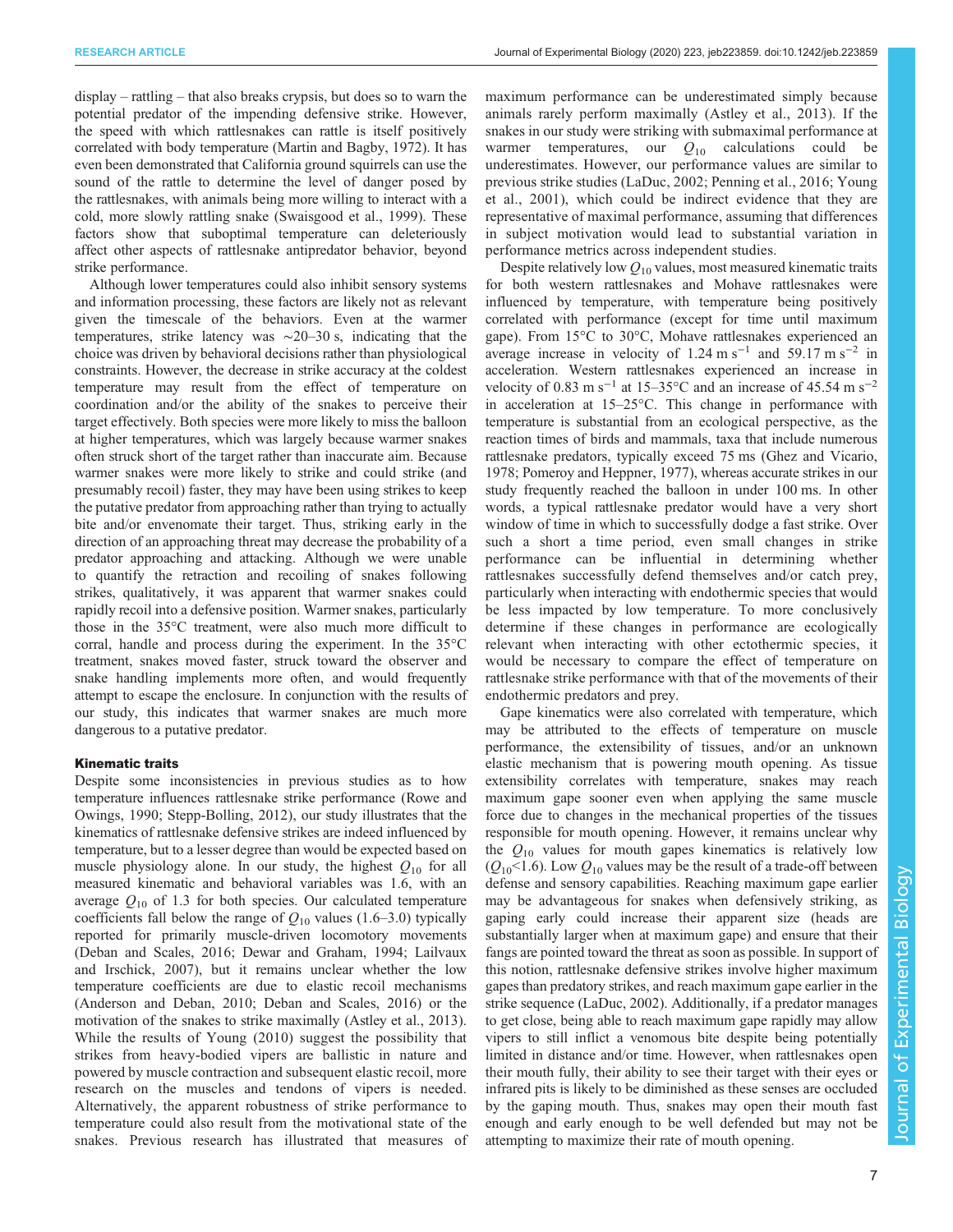## Comparisons with other studies

Rattlesnake defensive strike kinematics have been the subject of study since the 1950s ([Van Riper, 1955](#page-9-0)). As the majority of previous studies on rattlesnake strike performance have typically recorded strikes at temperatures around 26–27°C, the most salient comparison is with our 25°C treatment. Indeed, our kinematic values from the 30°C and 35°C treatment generally exceed those reported in previous studies. For maximum strike velocity, [Van](#page-9-0) [Riper \(1954\)](#page-9-0) reported 2.67 m s<sup>-1</sup> for a prairie rattlesnake (*Crotalus* viridis) at an unknown temperature. [LaDuc \(2002\)](#page-8-0), [Young et al.](#page-9-0) [\(2001\)](#page-9-0), and [Penning et al. \(2016\)](#page-8-0) reported values for western diamond-back rattlesnakes (Crotalus atrox) of  $3.71 \text{ m s}^{-1}$ , 2.25 m s<sup>-1</sup> and 2.95 m s<sup>-1</sup>, at temperatures of 27, 26 and 27°C, respectively. [Penning et al. \(2016\)](#page-8-0) also reported a mean maximum acceleration for western diamond-back rattlesnakes of 169 m s−<sup>2</sup> . For the western rattlesnake, [Rowe and Owings \(1990\)](#page-8-0) report a maximum strike velocity of ~1.75 m s<sup>-1</sup>. Our mean maximum strike velocities of  $3.39 \text{ m s}^{-1}$  and  $3.73 \text{ m s}^{-1}$  for Mohave rattlesnakes and western rattlesnakes at 25°C, respectively, place our values within 1–2 standard deviations of other studies and each other. While there may be some differences in maximum strike velocity and acceleration between Mohave rattlesnakes, western rattlesnakes (C. o. helleri and C. o. oreganus), western diamondback rattlesnakes and prairie rattlesnakes, the differences are relatively minor and may result more from methodological differences ( points digitized and data smoothing/splining) between studies and differences between individuals within species rather than biological differences between species. Indeed, in our study, we generally found much more variability between individuals within species than between species themselves, indicating that inter-individual variation in temperament and motivation may heavily influence conclusions made at the level of species or populations. On average, snakes in our study also initiated strikes from farther distances than snakes in other studies, which also contributes to snakes in our study achieving greater maximum strike velocities. In our study, western rattlesnakes and Mohave rattlesnakes initiated strikes from an average of 18.3 and 14.4 cm away from the balloon, respectively, while the average distance at strike initiation from previous studies ranges from 9.43 to 12.7 cm.

When comparing the  $Q_{10}$  values we report (1< $Q_{10}$ <1.6) for rattlesnake defensive strike kinematics, it is noteworthy that they are similar to ectotherm movements that are well known to utilize elastic storage mechanisms. For example, the  $Q_{10}$  values for chameleon tongue projection, which incorporates elastic recoil, range from 1.1 to 1.3 ([Anderson and Deban, 2010\)](#page-8-0). Similarly, [Deban and Scales](#page-8-0) [\(2016\)](#page-8-0) calculated  $Q_{10}$  for ballistic tongue projection in salamanders that utilize elastic recoil and in those that do not (i.e. those that use muscle contraction only). Again, our values are highly similar to the values reported for salamanders that use elastic recoil and are lower than nearly all values reported for salamanders that do not utilize elastic recoil. While the  $Q_{10}$  values of our study do not directly indicate the presence of an elastic recoil mechanism in snake strikes, they do indicate that it is a possibility which warrants further investigation. Given that we do not know exactly which muscles (or amount of muscle) are involved in a rattlesnake strike, it is not possible to determine whether the power output of a strike exceeds what is possible from muscle alone. This is necessary for identifying an elastic mechanism and should be explored in the future.

Although there is a substantial literature on snake strike kinematics and performance ([Herrel et al., 2011; Kardong, 1992](#page-8-0), [1975](#page-8-0), [1986a](#page-8-0),[b](#page-8-0); [Kardong and Bels, 1998; LaDuc, 2002](#page-8-0); [Young et al., 2001](#page-9-0)), very

limited work has been done on the role of body temperature, and the studies that do exist are somewhat contradictory. [Greenwald \(1974\)](#page-8-0) found that the velocity of gopher snake (Pituophis catenifer, Colubridae) strikes increased with temperature up to 27°C, and then declined. [Whitaker et al. \(2000\)](#page-9-0) did not find a strong relationship between strike speed and temperature for eastern brownsnakes (Pseudonaja textilis, Elapidae). [Rowe and Owings \(1990\)](#page-8-0) found that rattlesnake strike velocity did not change over the majority of active body temperatures (18–27°C) reported for rattlesnakes in the field, whereas [Stepp-Bolling \(2012\)](#page-8-0) found that rattlesnake strike velocity increased from 16–29°C but did not change at temperatures exceeding 29°C. Although much more work needs to be done to make informative comparisons, differences in the influence of temperature on strike performance between vipers and other snake families is likely attributable to the very divergent foraging behaviors and morphologies between these groups. The relatively sessile behaviors and stout bodies of vipers contrast starkly with those of highly active colubrid and elapid snakes. For vipers, our results illustrate that rattlesnake defensive strike performance does increase with temperature, but less than expected based on muscle physiology, and so may be more robust to temperature variation than many other ectotherm movements.

Our study illustrates that rattlesnakes at colder temperatures are likely to be at greater risk of predation, as they would likely not be as effective at defending themselves if attacked. Whether rattlesnakes also use the elastic energy mechanisms proposed for puff adders [\(Young, 2010\)](#page-9-0) is unknown. Although our study illustrates that rattlesnake defensive strike performance is relatively robust to temperature changes ( $1 \leq Q_{10} \leq 1.6$ ), *in vivo* muscle recordings and comparative myological studies on the trunk musculature, particularly the epaxial muscles that power strikes, are needed to conclusively identify the potential role of an elastic storage mechanism in snake strike mechanics.

## Acknowledgements

We would like to thank Matthew Gilbert, Cynthia Tom, Darienne Breen and Ashana Soni for assisting in the data collection and video digitizing. We would also like to thank the Chiricahua Desert Museum and the SDSU Office of Laboratory Animal Care for providing support and assistance throughout the study. We would also like to thank the three anonymous reviewers who provided comments that greatly improved the manuscript. .

#### Competing interests

The authors declare no competing or financial interests.

#### Author contributions

Conceptualization: M.W., G.F., T.H., R.W.C.; Methodology: M.W., G.F., T.H., R.W.C.; Software: M.W.; Formal analysis: M.W.; Investigation: M.W.; Resources: M.W., G.F., T.H., R.W.C.; Writing - original draft: M.W.; Writing - review & editing: M.W., G.F., T.H., R.W.C.; Visualization: M.W.; Supervision: M.W., T.H., R.W.C.; Project administration: M.W., T.H., R.W.C.; Funding acquisition: M.W., G.F., T.H., R.W.C.

#### Funding

Funding for laboratory equipment and supplies to support the husbandry and care of captive snakes was provided by San Diego State University and the National Science Foundation (IOS-0951010, IOS-1856404 and IOS-1856408). Funding in support of the fieldwork was provided by the Animal Behavior Society Student Research Grant (M.D.W.) and the San Diego State University Graduate Student Travel Fund (G.A.F.).

#### Data availability

Data have been deposited in the Dryad Digital Repository ([Whitford et al., 2020\)](#page-9-0): [B8903D](https://doi.org/10.25338/B8903D ).

#### Supplementary information

Supplementary information available online at <https://jeb.biologists.org/lookup/doi/10.1242/jeb.223859.supplemental>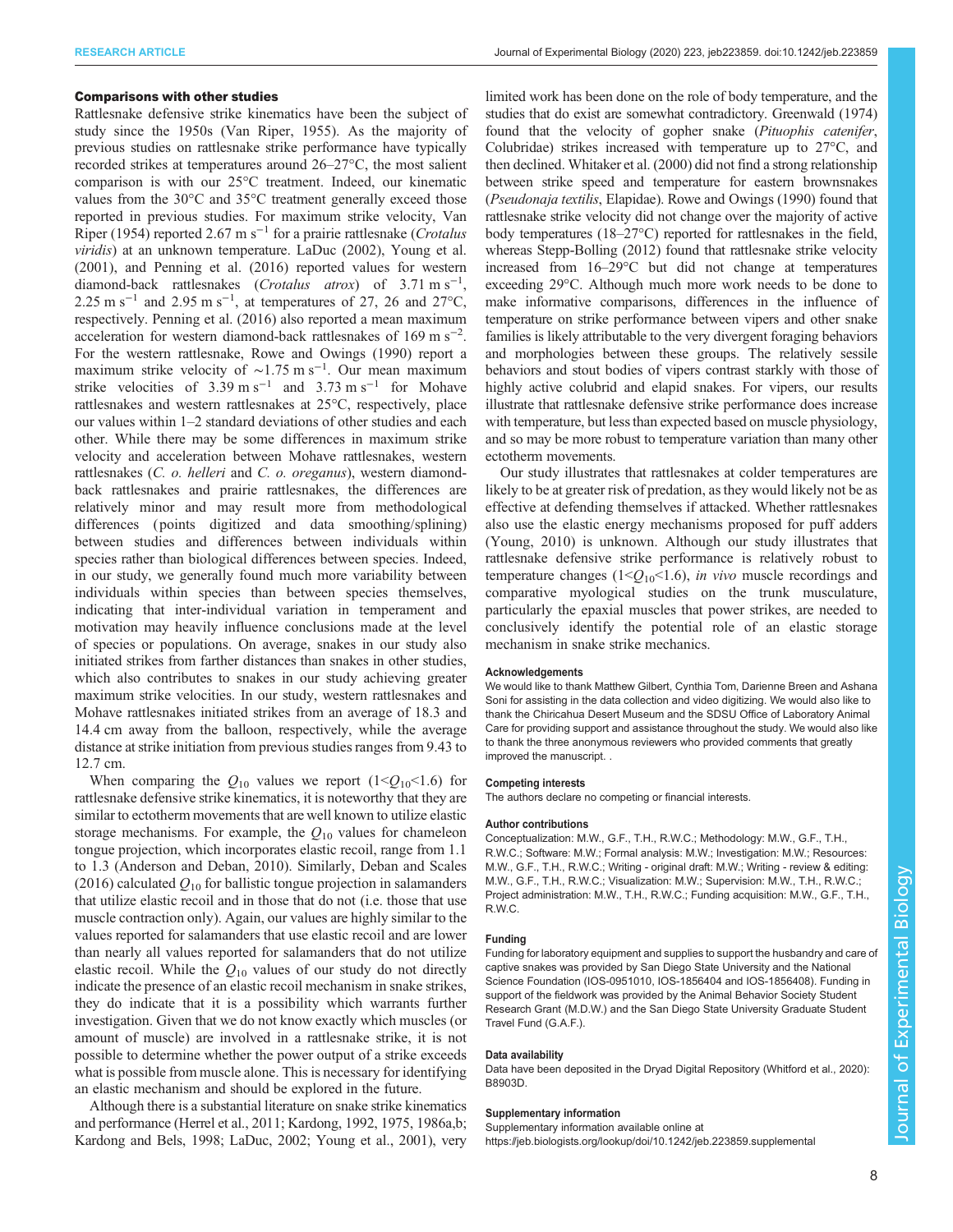#### <span id="page-8-0"></span>References

- Anderson, C. V. and Deban, S. M. [\(2010\). Ballistic tongue projection in chameleons](https://doi.org/10.1073/pnas.0910778107) [maintains high performance at low temperature.](https://doi.org/10.1073/pnas.0910778107) Proc. Natl Acad. Sci. USA 107, [5495-5499. doi:10.1073/pnas.0910778107](https://doi.org/10.1073/pnas.0910778107)
- [Anderson, C. V., Larghi, N. P. and Deban, S. M.](https://doi.org/10.1242/jeb.105437) (2014). Thermal effects on the [performance, motor control and muscle dynamics of ballistic feeding in the](https://doi.org/10.1242/jeb.105437) salamander Eurycea guttolineata. J. Exp. Biol. 217[, 3146-3158. doi:10.1242/jeb.](https://doi.org/10.1242/jeb.105437) [105437](https://doi.org/10.1242/jeb.105437)
- [Angilletta, M. J., Niewiarowski, P. H. and Navas, C. A.](https://doi.org/10.1016/S0306-4565(01)00094-8) (2002). The evolution of [thermal physiology in ectotherms.](https://doi.org/10.1016/S0306-4565(01)00094-8) J. Therm. Biol. 27, 249-268. doi:10.1016/ [S0306-4565\(01\)00094-8](https://doi.org/10.1016/S0306-4565(01)00094-8)
- Araujo, M. S. and Martins, M. (2006). Defensive behaviour in pit vipers of the genus Bothrops (Serpentes, Viperidae). Herpetol. J. 16, 297-303.
- [Astley, H. C., Abbott, E. M., Azizi, E., Marsh, R. L. and Roberts, T. J.](https://doi.org/10.1242/jeb.090357) (2013). [Chasing maximal performance: a cautionary tale from the celebrated jumping](https://doi.org/10.1242/jeb.090357) frogs of Calaveras County. J. Exp. Biol. 216[, 3947-3953. doi:10.1242/jeb.090357](https://doi.org/10.1242/jeb.090357)
- Ayers, D. Y. and Shine, R. [\(1997\). Thermal influences on foraging ability: body size,](https://doi.org/10.1046/j.1365-2435.1997.00093.x) [posture and cooling rate of an ambush predator, the python](https://doi.org/10.1046/j.1365-2435.1997.00093.x) Morelia spilota. Funct. Ecol. 11[, 342-347. doi:10.1046/j.1365-2435.1997.00093.x](https://doi.org/10.1046/j.1365-2435.1997.00093.x)
- Bates, D., Martin, M. and Belker, B. [\(2015\). Fitting linear mixed-effects models](https://doi.org/10.18637/jss.v067.i01) using lme4. J. Stat. Softw. 67[, 1-48. doi:10.18637/jss.v067.i01](https://doi.org/10.18637/jss.v067.i01)
- Benjamini, Y. and Hochberg, Y. [\(1995\). Controlling the false discovery rate: A](https://doi.org/10.1111/j.2517-6161.1995.tb02031.x) [practical and powerful approach to multiple testing.](https://doi.org/10.1111/j.2517-6161.1995.tb02031.x) J. R. Stat. Soc. B (Methodological) 57[, 289-300. doi:10.1111/j.2517-6161.1995.tb02031.x](https://doi.org/10.1111/j.2517-6161.1995.tb02031.x)
- Bennett, A. F. (1985). Temperature and muscle. J. Exp. Biol. 115, 333-344.
- Breidenbach, C. H. [\(1990\). Thermal cues influence strikes in pitless vipers.](https://doi.org/10.2307/1565074) J. Herpetol. 24[, 448-450. doi:10.2307/1565074](https://doi.org/10.2307/1565074)
- Burrows, M. (2009). How fleas jump. J. Exp. Biol. 212[, 2881-2883. doi:10.1242/jeb.](https://doi.org/10.1242/jeb.022855) [022855](https://doi.org/10.1242/jeb.022855)
- [Cartron, J.-L. E., Polechla, P. J. and Cook, R. R.](https://doi.org/10.1894/0038-4909(2004)049%3C0270:PONFHI%3E2.0.CO;2) (2004). Prey of nesting [ferruginous hawks in New Mexico.](https://doi.org/10.1894/0038-4909(2004)049%3C0270:PONFHI%3E2.0.CO;2) Southwest. Nat. 49, 270-276. doi:10.1894/ [0038-4909\(2004\)049<0270:PONFHI>2.0.CO;2](https://doi.org/10.1894/0038-4909(2004)049%3C0270:PONFHI%3E2.0.CO;2)
- [Condon, C. H., Chenoweth, S. F. and Wilson, R. S.](https://doi.org/10.1242/jeb.046979) (2010). Zebrafish take their cue [from temperature but not photoperiod for the seasonal plasticity of thermal](https://doi.org/10.1242/jeb.046979) performance. J. Exp. Biol. 213[, 3705-3709. doi:10.1242/jeb.046979](https://doi.org/10.1242/jeb.046979)
- [Cooper, W. E., , Jr and Frederick, W. G.](https://doi.org/10.1016/j.jtbi.2006.07.011) (2007). Optimal flight initiation distance. J. Theor. Biol. 244[, 59-67. doi:10.1016/j.jtbi.2006.07.011](https://doi.org/10.1016/j.jtbi.2006.07.011)
- Cooper, W. E. and Frederick, W. G. [\(2010\). Predator lethality, optimal escape](https://doi.org/10.1093/beheco/arp151) behavior, and autotomy. Behav. Ecol. 21[, 91-96. doi:10.1093/beheco/arp151](https://doi.org/10.1093/beheco/arp151)
- Cooper, W. E. and Sherbrooke, W. C. [\(2010\). Crypsis influences escape decisions](https://doi.org/10.1139/Z10-068) [in the Round-tailed Horned Lizard \(](https://doi.org/10.1139/Z10-068)Phrynosoma modestum). Can. J. Zool. 88, [1003-1010. doi:10.1139/Z10-068](https://doi.org/10.1139/Z10-068)
- Deban, S. M. and Lappin, A. K. [\(2011\). Thermal effects on the dynamics and motor](https://doi.org/10.1242/jeb.048405) [control of ballistic prey capture in toads: maintaining high performance at low](https://doi.org/10.1242/jeb.048405) temperature. J. Exp. Biol. 214[, 1333-1346. doi:10.1242/jeb.048405](https://doi.org/10.1242/jeb.048405)
- [Deban, S. M. and Richardson, J. C.](https://doi.org/10.1002/jez.708) (2011). Cold-blooded snipers: thermal [independence of ballistic tongue projection in the salamander](https://doi.org/10.1002/jez.708) Hydromantes platycephalus. J. Exp. Zool. 315A[, 618-630. doi:10.1002/jez.708](https://doi.org/10.1002/jez.708)
- Deban, S. M. and Scales, J. A. [\(2016\). Dynamics and thermal sensitivity of ballistic](https://doi.org/10.1242/jeb.127407) [and non-ballistic feeding in salamanders.](https://doi.org/10.1242/jeb.127407) J. Exp. Biol. 219, 431-444. doi:10.1242/ [jeb.127407](https://doi.org/10.1242/jeb.127407)
- Dewar, H. and Graham, J. (1994). Studies of tropical tuna swimming performance in a large water tunnel. I. Energetics. J. Exp. Biol. 192, 13-31.
- [Dorcas, M. E., Hopkins, W. A. and Roe, J. H.](https://doi.org/10.1643/CP-03-074R1) (2004). Effects of body mass and [temperature on standard metabolic rate in the eastern diamondback rattlesnake](https://doi.org/10.1643/CP-03-074R1) (Crotalus adamanteus). Copeia 1[, 145-151. doi:10.1643/CP-03-074R1](https://doi.org/10.1643/CP-03-074R1)
- [Feldman, A. and Meiri, S.](https://doi.org/10.1111/j.1095-8312.2012.02001.x) (2013). Length mass allometry in snakes. Biol. J. Linn. Soc. 108[, 161-172. doi:10.1111/j.1095-8312.2012.02001.x](https://doi.org/10.1111/j.1095-8312.2012.02001.x)
- Ghez, C. and Vicario, D. [\(1978\). The control of rapid limb movement in the](https://doi.org/10.1007/BF00238058) cat. I. Response latency. Exp. Brain Res. 33[, 173-189. doi:10.1007/BF00238058](https://doi.org/10.1007/BF00238058)
- Goris, R. C. [\(2011\). Infrared organs of snakes: an integral part of vision.](https://doi.org/10.1670/10-238.1) J. Herpetol. 45[, 2-14. doi:10.1670/10-238.1](https://doi.org/10.1670/10-238.1)
- Greene, H. W. (1992). The ecological and behavioral context for pitviper evolution. In Biology of the Pitvipers (ed. J. A. Campbell and E. D. J. Brodie), pp. 107-118. Tyler, TX: Selva Press.
- Greenwald, O. E. [\(1974\). Thermal dependence of striking and prey capture by](https://doi.org/10.2307/1443016) gopher snakes. Copeia 1974[, 141-148. doi:10.2307/1443016](https://doi.org/10.2307/1443016)
- Hayes, W. K., Herbert, S. S., Rehling, G. C. and Gennaro, J. F. (2002). Factors that influence venom expenditure in viperids and other snake species during predatory and defensive contexts. Biol. Vipers 207-233.
- Hernández, L., Delibes, M. and Hiraldo, F. [\(1994\). Role of reptiles and arthopods in](https://doi.org/10.1006/jare.1994.1020) [the diet of coyotes in extreme desert areas of northern Mexico.](https://doi.org/10.1006/jare.1994.1020) J. Arid Environ. 26, [165-170. doi:10.1006/jare.1994.1020](https://doi.org/10.1006/jare.1994.1020)
- Herrel, A., Huyghe, K., Oković, P., Lisičić, D. and Tadić, Z. (2011). Fast and [furious: effects of body size on strike performance in an arboreal viper](https://doi.org/10.1002/jez.645) Trimeresurus (Cryptelytrops) albolabris. [J. Exp. Zool. A Ecol. Genet. Physiol.](https://doi.org/10.1002/jez.645) 315[, 22-29. doi:10.1002/jez.645](https://doi.org/10.1002/jez.645)
- [Herrera, E. Q., Casas, J., Dangles, O. and Pincebourde, S.](https://doi.org/10.1002/ece3.3975) (2018). Temperature [effects on ballistic prey capture by a dragonfly larva.](https://doi.org/10.1002/ece3.3975) Ecol. Evol. 8, 4303-4311. [doi:10.1002/ece3.3975](https://doi.org/10.1002/ece3.3975)
- Higham, T. E. and Irschick, D. J. [\(2013\). Springs, steroids, and slingshots: the roles](https://doi.org/10.1007/s00360-012-0734-z) [of enhancers and constraints in animal movement.](https://doi.org/10.1007/s00360-012-0734-z) J. Comp. Physiol. B 183, [583-595. doi:10.1007/s00360-012-0734-z](https://doi.org/10.1007/s00360-012-0734-z)
- Huey, R. B. and Kingsolver, J. G. [\(1989\). Evolution of thermal sensitivity of](https://doi.org/10.1016/0169-5347(89)90211-5) ectotherm performance. Trends Ecol. Evol. 4[, 131-135. doi:10.1016/0169-](https://doi.org/10.1016/0169-5347(89)90211-5) [5347\(89\)90211-5](https://doi.org/10.1016/0169-5347(89)90211-5)
- Kardong, K. (1992). Proximate factors affecting guidance of the rattlesnake strike. Zool. Jahrb. Anat. 122, 233-244.
- Kardong, K. and Bels, V. L. (1998). Rattlesnake strike behavior: kinematics. J. Exp. Biol. 201, 837-850.
- Kardong, K. V. [\(1975\). Prey capture in the cottonmouth snake \(](https://doi.org/10.2307/1563033)Agkistrodon piscivorus). J. Herpetol. 9[, 169-175. doi:10.2307/1563033](https://doi.org/10.2307/1563033)
- Kardong, K. V. [\(1986a\). Predatory strike behavior of the rattlesnake,](https://doi.org/10.1037/0735-7036.100.3.304) Crotalus viridis oreganus. J. Comp. Psychol. 100[, 304-314. doi:10.1037/0735-7036.100.3.304](https://doi.org/10.1037/0735-7036.100.3.304)
- Kardong, K. V. [\(1986b\). The predatory strike of the rattlesnake: when things go](https://doi.org/10.2307/1444969) amiss. Copeia 1986[, 816-820. doi:10.2307/1444969](https://doi.org/10.2307/1444969)
- Klepsatel, P., Gáliková, M., De Maio, N., Huber, C. D., Schlötterer, C. and Flatt, T. [\(2013\). Variation in thermal performance and reaction norms among populations](https://doi.org/10.1111/evo.12221) of Drosophila melanogaster. Evolution 67[, 3573-3587. doi:10.1111/evo.12221](https://doi.org/10.1111/evo.12221)
- [Kruse, P. D., Toft, S. and Sunderland, K. D.](https://doi.org/10.1111/j.1365-2311.2007.00978.x) (2008). Temperature and prey capture: [opposite relationships in two predator taxa.](https://doi.org/10.1111/j.1365-2311.2007.00978.x) Ecol. Entomol. 33, 305-312. doi:10. [1111/j.1365-2311.2007.00978.x](https://doi.org/10.1111/j.1365-2311.2007.00978.x)
- LaDuc, T. J. (2002). Does a quick offense equal a quick defense? Kinematic comparisons of predatory and defensive strikes in the western diamond-backed rattlesnake (Crotalus atrox). In: Biology of the vipers (ed. G. W. Schuett, M. Hoggren, M.E. Douglas, H.W. Greene), pp 267-278. Utah: Eagle Mountain Publishing.
- Lailvaux, S. P. and Irschick, D. J. [\(2007\). Effects of temperature and sex on jump](https://doi.org/10.1111/j.1365-2435.2007.01263.x) [performance and biomechanics in the lizard](https://doi.org/10.1111/j.1365-2435.2007.01263.x) Anolis carolinensis. Funct. Ecol. 21, [534-543. doi:10.1111/j.1365-2435.2007.01263.x](https://doi.org/10.1111/j.1365-2435.2007.01263.x)
- Martin, J. H. and Bagby, R. M. [\(1972\). Temperature-frequency relationship of the](https://doi.org/10.2307/1442920) rattlesnake rattle. Copeia 1972[, 482-485. doi:10.2307/1442920](https://doi.org/10.2307/1442920)
- Moon, B. R., Penning, D. A., Segall, M. and Herrel, A. (2019). Feeding in snakes: form, function, and evolution of the feeding system. In Feeding in Vertebrates: Anatomy, Biomechanics, and Evolution (ed. V. Bels and I. Q. Whishaw), pp. 527-574. New York, NY: Springer Publishing.
- [Patek, S. N., Korff, W. L. and Caldwell, R. L.](https://doi.org/10.1038/428819a) (2004). Deadly strike mechanism of a mantis shrimp. Nature 428[, 819-820. doi:10.1038/428819a](https://doi.org/10.1038/428819a)
- [Patek, S. N., Dudek, D. M. and Rosario, M. V.](https://doi.org/10.1242/jeb.038596) (2011). From bouncy legs to [poisoned arrows: elastic movements in invertebrates.](https://doi.org/10.1242/jeb.038596) J. Exp. Biol. 214, [1973-1980. doi:10.1242/jeb.038596](https://doi.org/10.1242/jeb.038596)
- [Penning, D. A., Sawvel, B. and Moon, B. R.](https://doi.org/10.1098/rsbl.2016.0011) (2016). Debunking the viper's strike: [harmless snakes kill a common assumption.](https://doi.org/10.1098/rsbl.2016.0011) Biol. Lett. 12, 15-18. doi:10.1098/ [rsbl.2016.0011](https://doi.org/10.1098/rsbl.2016.0011)
- Peplowski, M. M. and Marsh, R. L. (1997). Work and power output in the hindlimb muscles of Cuban tree frogs Osteopilus septentrionalis during jumping. J. Exp. Biol. 200, 2861-2870.
- Pomeroy, H. and Heppner, F. [\(1977\). Laboratory determination of startle reaction](https://doi.org/10.1016/0003-3472(77)90121-X) time of the starling (Sturnus vulgaris). Anim. Behav. 25[, 720-725. doi:10.1016/](https://doi.org/10.1016/0003-3472(77)90121-X) [0003-3472\(77\)90121-X](https://doi.org/10.1016/0003-3472(77)90121-X)
- Pough, F. H. and Groves, J. D. [\(1983\). Specializations of the body form and food](https://doi.org/10.1093/icb/23.2.443) habits of snakes. Am. Zool. 23[, 443-454. doi:10.1093/icb/23.2.443](https://doi.org/10.1093/icb/23.2.443)
- Putman, B. J. and Clark, R. W. [\(2017\). Behavioral thermal tolerances of free](https://doi.org/10.1016/j.jtherbio.2017.01.012)ranging rattlesnakes (Crotalus oreganus[\) during the summer foraging season.](https://doi.org/10.1016/j.jtherbio.2017.01.012) J. Therm. Biol. 65[, 8-15. doi:10.1016/j.jtherbio.2017.01.012](https://doi.org/10.1016/j.jtherbio.2017.01.012)
- Roberts, T. J. and Azizi, E. [\(2011\). Flexible mechanisms: the diverse roles of](https://doi.org/10.1242/jeb.038588) [biological springs in vertebrate movement.](https://doi.org/10.1242/jeb.038588) J. Exp. Biol. 214, 353-361. doi:10. [1242/jeb.038588](https://doi.org/10.1242/jeb.038588)
- Rowe, M. P. and Owings, D. H. [\(1990\). Probing, assessment, and management](https://doi.org/10.1111/j.1439-0310.1990.tb00432.x) [during interactions between ground squirrels and rattlesnakes.](https://doi.org/10.1111/j.1439-0310.1990.tb00432.x) Ethology 86, [237-249. doi:10.1111/j.1439-0310.1990.tb00432.x](https://doi.org/10.1111/j.1439-0310.1990.tb00432.x)
- Safer, A. B. and Grace, M. S. [\(2004\). Infrared imaging in vipers: differential](https://doi.org/10.1016/j.bbr.2004.01.020) [responses of crotaline and viperine snakes to paired thermal targets.](https://doi.org/10.1016/j.bbr.2004.01.020) Behav. Brain Res. [154, 55-61. doi:10.1016/j.bbr.2004.01.020](https://doi.org/10.1016/j.bbr.2004.01.020)
- [Scales, J. A., Stinson, C. M. and Deban, S. M.](https://doi.org/10.1002/jez.2021) (2016). Extreme performance and [functional robustness of movement are linked to muscle architecture: comparing](https://doi.org/10.1002/jez.2021) [elastic and nonelastic feeding movements in salamanders.](https://doi.org/10.1002/jez.2021) J. Exp. Zool. 325A, [360-376. doi:10.1002/jez.2021](https://doi.org/10.1002/jez.2021)
- [Shine, R., Sun, L.-X., Fitzgerald, M. and Kearney, M.](https://doi.org/10.1643/0045-8511(2002)002[0843:AROFRP]2.0.CO;2) (2002). Antipredator [responses of free-ranging pit vipers \(](https://doi.org/10.1643/0045-8511(2002)002[0843:AROFRP]2.0.CO;2)Gloydius shedaoensis, Viperidae). Copeia 2002[, 843-850. doi:10.1643/0045-8511\(2002\)002\[0843:AROFRP\]2.0.CO;2](https://doi.org/10.1643/0045-8511(2002)002[0843:AROFRP]2.0.CO;2)
- Stankowich, T. and Blumstein, D. T. [\(2005\). Fear in animals: a meta-analysis and](https://doi.org/10.1098/rspb.2005.3251) review of risk assessment. Proc. R. Soc. B 272[, 2627-2634. doi:10.1098/rspb.](https://doi.org/10.1098/rspb.2005.3251) [2005.3251](https://doi.org/10.1098/rspb.2005.3251)
- Steenhof, K. and Kochert, M. N. [\(1985\). Dietary shifts of sympatric buteos during a](https://doi.org/10.1007/BF00378546) prey decline. Oecologia 66[, 6-16. doi:10.1007/BF00378546](https://doi.org/10.1007/BF00378546)
- Stepp-Bolling, T. C. (2012). Temperature effects on strike performance of the southern Pacific rattlesnake (Crotalus helleri). Masters thesis, California State Polytechnic University, Pomona.

lo ol Biok

Experimental